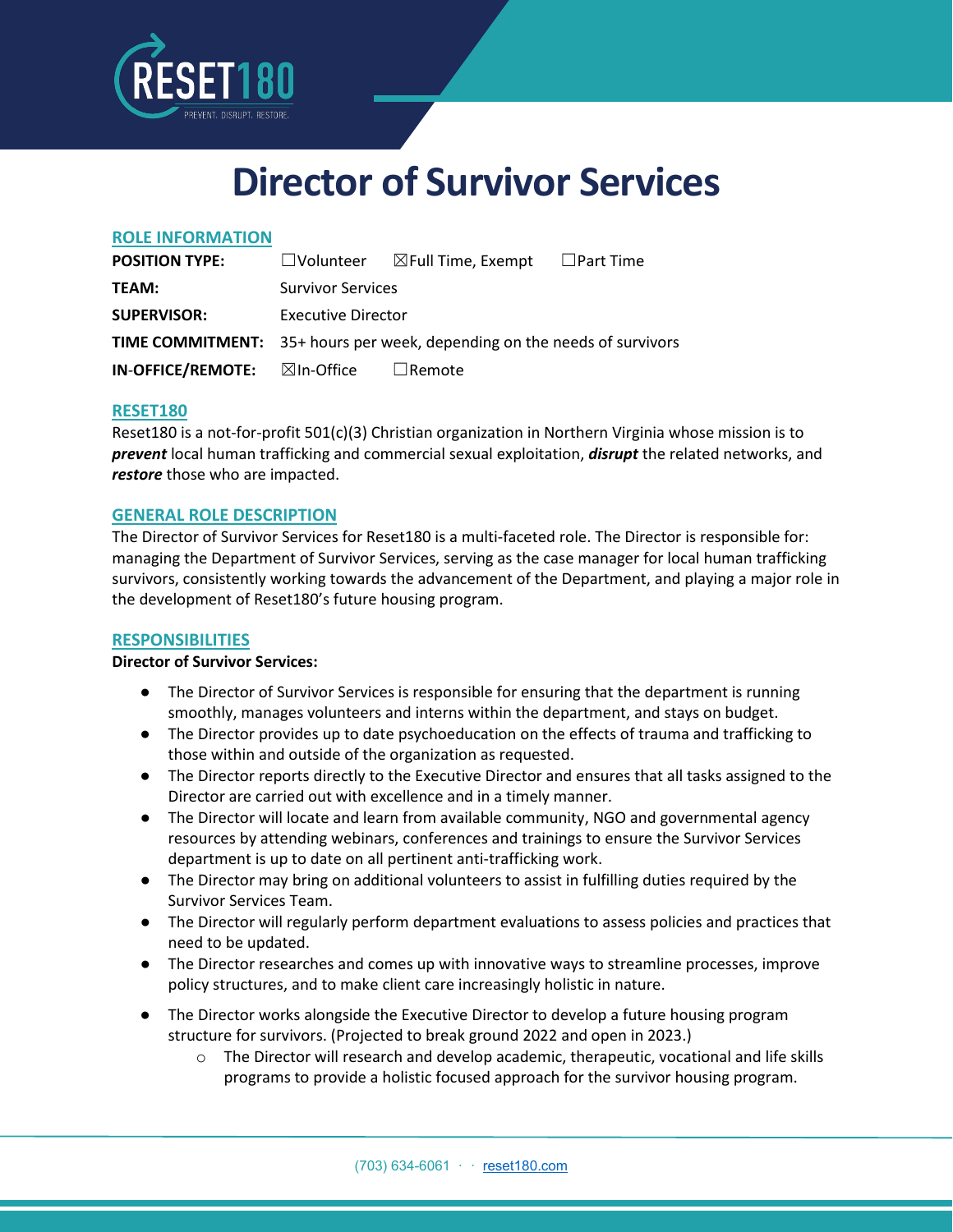- $\circ$  The Director will collaborate with organizations providing mentorship for Reset180 throughout the years leading up to the opening of the housing program.
- o The Director is responsible for writing policies, practices and procedures.
- $\circ$  The Director 6 to 8 months prior to the opening of the housing program will work to transition out of an out-patient Case Management program and into a housing program.
- $\circ$  The Director will work alongside the Executive Director to establish the employee and team structure of housing program positions, hire, onboard and train future employees.

## **Case Management:**

- Survivors who are referred to Reset180 may be in imminent danger and in need of crisis intervention and intensive safety planning assistance. As the acting Case Manager, the Director of Survivor Services is responsible for providing direct services to clients in the Resource Center:
	- $\circ$  Assessing client needs upon referral, connecting clients to appropriate services, and advocating to ensure the provision of comprehensive services meet the identified
	- $\circ$  Case Management services at Reset180 are provided in a trauma-informed and clientcentered manner driven by the survivor's needs, their future goals and through respecting the client's choices.
	- $\circ$  The Director is responsible for assessing all client referrals to determine which referrals are an appropriate fit, considering the survivor's needs and the services that Reset180 offers.
	- o The Director and Executive Director will determine the caseload size, considering the needs of each of the clients and the time investment required for each client to encourage their success in the program.
	- o Each week, the Director is expected to meet with clients in person for Case Management meetings and assist the client in developing or updating an Individualized Service Plan and monthly budget.
	- $\circ$  The Director implements excellent note taking practices in every client interaction, and maintains the Case Management online database system.
	- $\circ$  The Director leads the weekly Care Team meeting by presenting and advocating for client needs to the team.
		- The Director shares any pertinent client information that will assist the Care Team in making decisions on client requests and gives input on the client's trajectory towards meeting their goals.
		- The Director communicates with clients on Care Team decisions.
		- The Director establishes discharge dates with clients and consistently works with clients to define and establish long term self-sufficiency.

## **QUALIFICATIONS AND REQUIREMENTS**

- A bachelor's degree in social work/counseling/human services related field or equivalent direct services work experience
- Two or more years' experience in providing services to human trafficking victims, sexual abuse victims, victims of domestic violence, those with mental health issues, or those struggling with/recovering from substance abuse
- Strong written and verbal communication skills
- Ability to complete tasks while navigating frequent interruptions
- Valid driver's license and reliable transportation